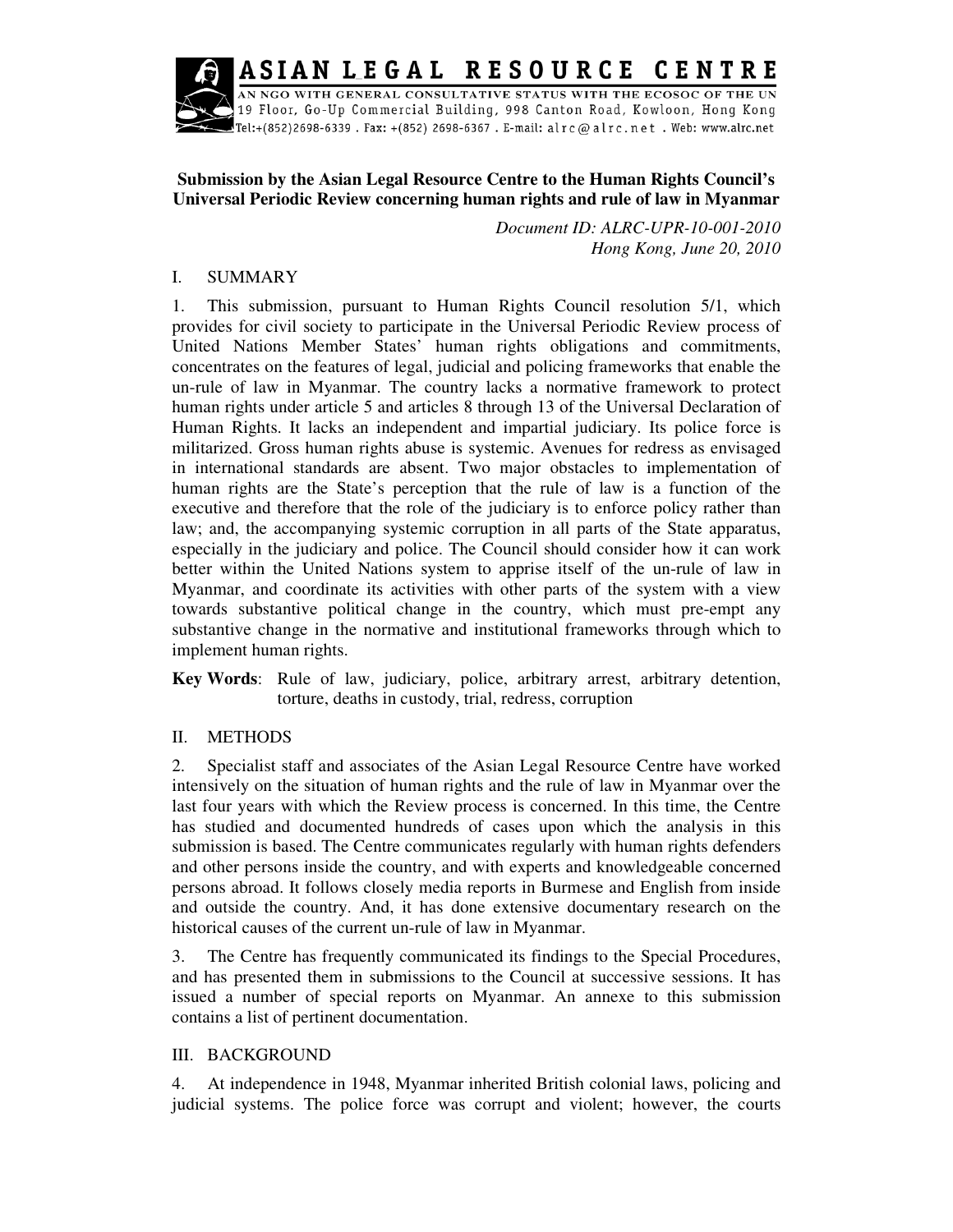checked abuses. Under the 1947 Constitution they exercised powers independently. The superior judiciary had a reputation for impartiality and concern for constitutionally-enshrined fundamental rights. After the military coup in 1962, the administration brought the judiciary under its control. It steadily degraded the entire institutional framework for the rule of law. In 1972, it abolished the professional judiciary and integrated the courts into the executive. It also brought specialized policing units under military intelligence. Citizens had no means for effective redress of fundamental rights without executive endorsement.

5. In 1988 following nationwide protests, the massacre of protestors and establishment of a new military regime, the administration laid down the basic blocks for the present-day legal, judicial and policing framework. It re-established a professional judiciary, but kept it under executive control through supervision of the Supreme Court. It has increasingly militarized the police force, and has also assigned other agencies—such as the fire brigade—policing and paramilitary functions. It has continued to assign the police a de facto military intelligence role. In recent years, as seen during the September 2007 protests, it has used auxiliary paramilitary forces of ambiguous legal status for security purposes. In 2008, it passed a new constitution that will come into effect after general elections that are expected before the end of 2010. A timeline of key events since independence is contained in the annexe.

# IV. FRAMEWORK

A. The Normative Framework

6. The State is not a party to most international human rights treaties, including the International Covenant on Civil and Political Rights. Therefore in international law its human rights obligations in terms of the rule of law must be assessed in accordance with the Universal Declaration, in particular, articles 5, and 8–13.

7. The State has practically no domestic normative framework for the protection of human rights through the rule of law. Rather, it has a framework for the denial of rights through what the Special Rapporteur on the situation of human rights in Myanmar in 2003 correctly described as the "'un-rule of law' which presently affects most of the population in Myanmar" (E/CN.4/2003/41, para. 58).

8. Certain laws have limited provisions to protect the rights outlined in the Universal Declaration. These are mostly procedural delimitations on police powers under the Criminal Procedure Code and Evidence Act, and some broad guarantees under the Judiciary Law. Not only are these routinely ignored in reality—both deliberately as well as through the overall debasement of the legal system, and through the loss of judicial independence upon which they are premised—they are formally negated through jurisprudence, examples of which are in the annexe.

9. The preponderance of legislation in Myanmar is aimed not at the defence of human rights but at their denial. The State has retained and continues to use antiquated colonial-era and postcolonial statutes. Those include but are not limited to: Contempt of Courts Act, 1926, section 3; Emergency Provisions Act, 1950, section 5; Foreign Exchange Regulation Act, 1947, section 24(1); Immigration (Emergency Provisions) Act, 1947, section 13(1); Official Secrets Act, 1923, section 3(1); Penal Code, sections 124A, 153A, 186, 189, 211, 294, 295A, 332, 353, 505(b); Printers and Publishers Registration Law, 1962; the so-called State Protection Law, 1975; Tuition Law, 1984; and, Unlawful Associations Act, 1908, section 17(1). Since 1988, all laws have been passed as executive decrees, not through any legislative process. In this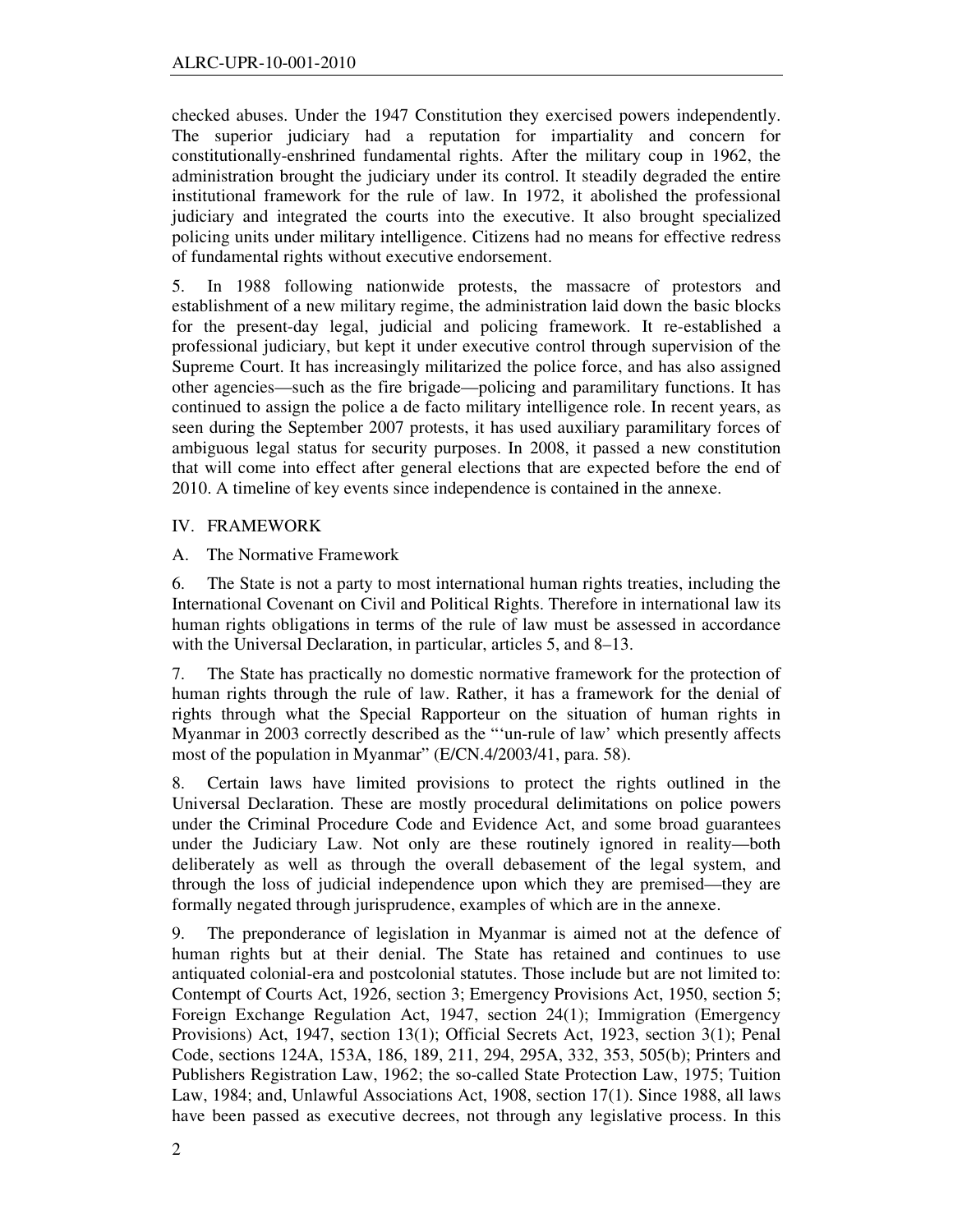time, the laws that have been introduced to curtail human rights include: the so-called Anti-Subversion Law, 1996; Electronic Transactions Law, 2004; Organization Law, 1988; and, Television and Video Law, 1996. Some extracts of these laws and examples of cases decided under them are contained in the annexe.

10. The 2008 Constitution is in terms of human rights a norm-less constitution. Under its provisions, the armed forces are placed outside of judicial authority. The military, not the judiciary, is the constitution's guardian. The judiciary is separated from other branches of government only "to the extent possible". All rights are qualified with ambiguous language that permits exemptions under circumstances of the State's choosing. For instance, the right not to be held in custody for more than 24 hours before being brought before a magistrate, which already exists in the Criminal Procedure Code, is under the new constitution delimited by an exception for "matters on precautionary measures taken for the security of the Union or prevalence of law and order, peace and tranquillity in accord with the law in the interest of the public, or the matters permitted according to an existing law" (section 376). This provision effectively legalizes arbitrary detention of the sort that is already rife in Myanmar. Other provisions that purport to guarantee rights do so only to the extent permitted by other laws, and in so far as they do not threaten the security of the state or contravene undefined standards of public morality. The constitution allows for rights to be revoked at any time and for their suspension during a state of emergency. The cumulative effect of these qualifications is to render all statements of rights meaningless. Some relevant sections of the constitution can be found in the annexe.

#### B. The Institutional Framework

11. To the very limited extent that norms exist for the protection of human rights in Myanmar, under the current institutional framework they cannot be enforced except in certain types of cases that correspond with state policy. The main features of the institutional framework that prohibit enforcement are the militarized functions of the police force, resulting in routine and systemic human rights abuses, and the nonindependence of the judiciary.

12. The police force in Myanmar has two broad functions that correspond with those of other forces around the world. First, it secures public order, and second, it investigates crime. However, in Myanmar it does not perform these functions as a discrete professional civilian force but as a paramilitary and intelligence agency under command of the armed forces. Policing functions are also shared among other parts of the state apparatus, including with executive councils at all levels that supervise and oversee other agencies, and with other local bodies, including the fire brigade and a government-organized mass group. At the same time, specialized agencies, in particular the Special Branch, operate as proxies for military intelligence, rather than as autonomous investigators of crime. Consequently, the characteristics of policing and prosecutions in Myanmar include: routine arbitrary arrest and detention; common use of torture and other forms of cruel and inhuman treatment, and frequent deaths in custody; coerced signing of documents that have no basis in law; baseless and duplicated charges; and fabricated cases. The annexe to this submission contains examples to illustrate and support each of these points, as well as for those in the next paragraph, on the judiciary.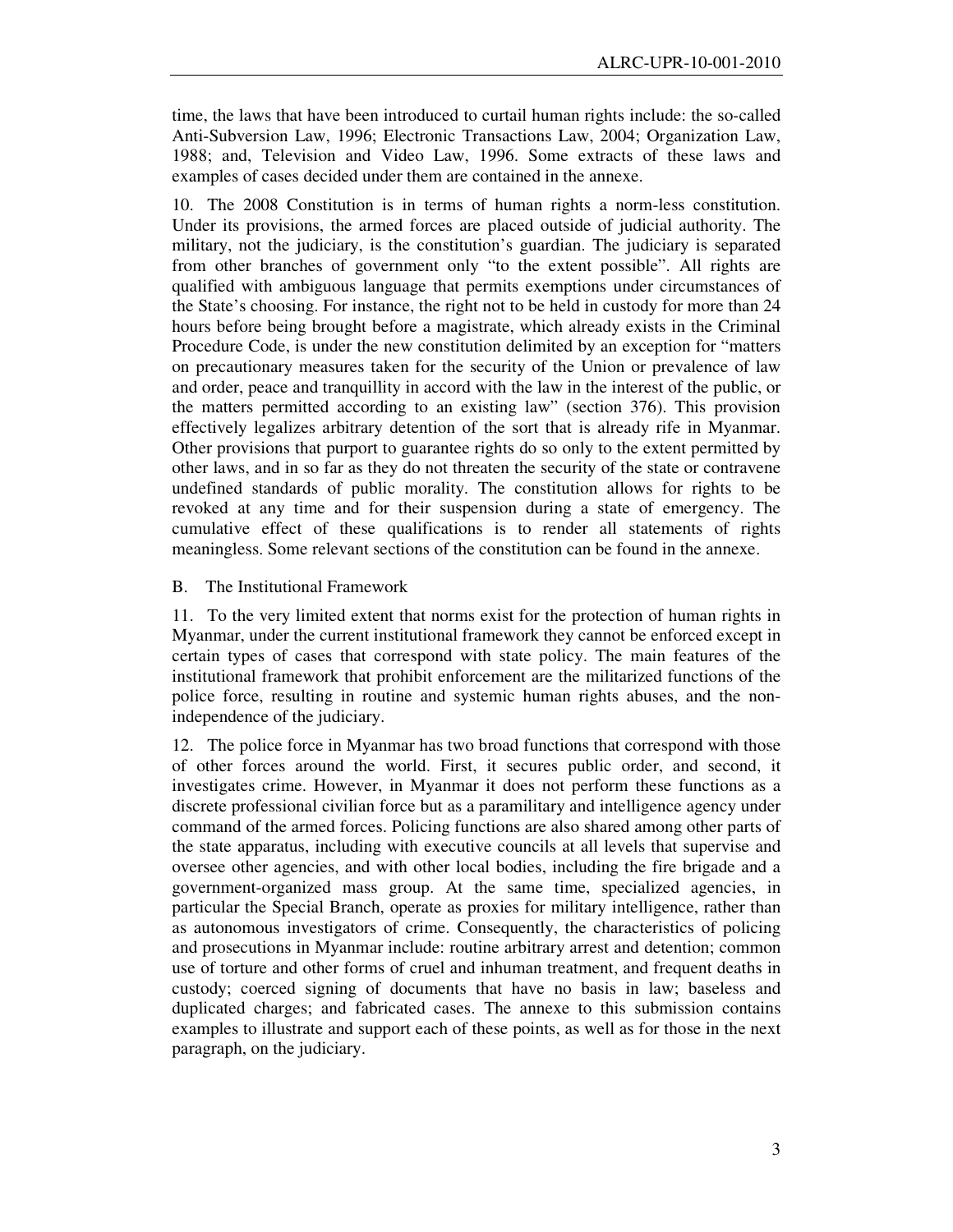13. As the courts are subordinate to the executive, they can neither function in accordance with the laws that they purport to uphold nor in a manner that can defend, let alone implement human rights. Some of their features include:

a. Closed and unreported trials: The law ostensibly guarantees open trial, but politically-motivated cases are tried in closed courts inside prison facilities. Ordinary cases are held in public; however, a lack of media reporting and the enclosed character of the judiciary mitigate the usefulness of open trial even where it occurs.

b. Procedurally-incorrect cases: Breaches of legal procedure are routine in all types of cases. In politically-motivated cases, breaches occur because of the imperative to arrive at predetermined verdicts; in ordinary cases, because of the general debasement of the judiciary under the un-rule of law and because of endemic corruption.

c. Evidence-less cases: Accused persons in criminal cases in Myanmar are routinely imprisoned without evidence for the same reasons that cause procedural incorrectness.

d. Denial of defendants' rights and targeting of defence lawyers: The denial of the right to a defence occurs in two forms. First, defendants are unrepresented in court either because they are unable to afford or find a lawyer or do not know what one is (see 2009 report of the Special Rapporteur, A/HRC/10/19, para. 20); or because despite their efforts to obtain a lawyer they are denied one. Second, defendants are represented in court but the lawyer is unable to present the case in accordance with law. The judge may deny requests to call witnesses, deny cross-examination and threaten to or in fact take disciplinary or legal action against the attorney, by way of suspension or revocation of license, or threat of imprisonment for contempt of court.

e. Lack of means for redress: There are no effective means for redress to victims of human rights abuse through the courts in Myanmar, other than in certain types of cases that correspond with State directives, such as under the Anti-Trafficking in Persons Law. In these cases, the courts are effectively performing an administrative function, not a judicial one, by implementing policy that has been written into law. Where law does not correspond with policy, courts do not enforce it. Consequently, many legitimate complainants are instead themselves made the targets of countercomplaints and prosecution by state agents.

# V. TWO MAJOR OBSTACLES

14. Two major obstacles to the implementation of human rights in Myanmar are the political perception that the rule of law is an executive function, and the profound level of corruption throughout the entire State apparatus, including the courts and police.

15. Since 1962, the perception of successive governments in Myanmar has been that the role of the judiciary is not to protect rights but to enforce State policy. Some examples of statements by officials during the last four years to this effect are contained in the annexe (see also Schedule I of the 2008 Constitution in the annexe). The rule of law is shorthand for the State's use of law and institutions of law to achieve whatever ends suit its purposes. It does not constitute a normative basis for the building of a regime of rights. Nor does it signify the supremacy of law, or even adherence to law. Because this perception overrides specific qualities of the normative or institutional framework, it would be wrong to attribute to specific laws or agencies the authority to implement certain human rights. The authority of a law or institution